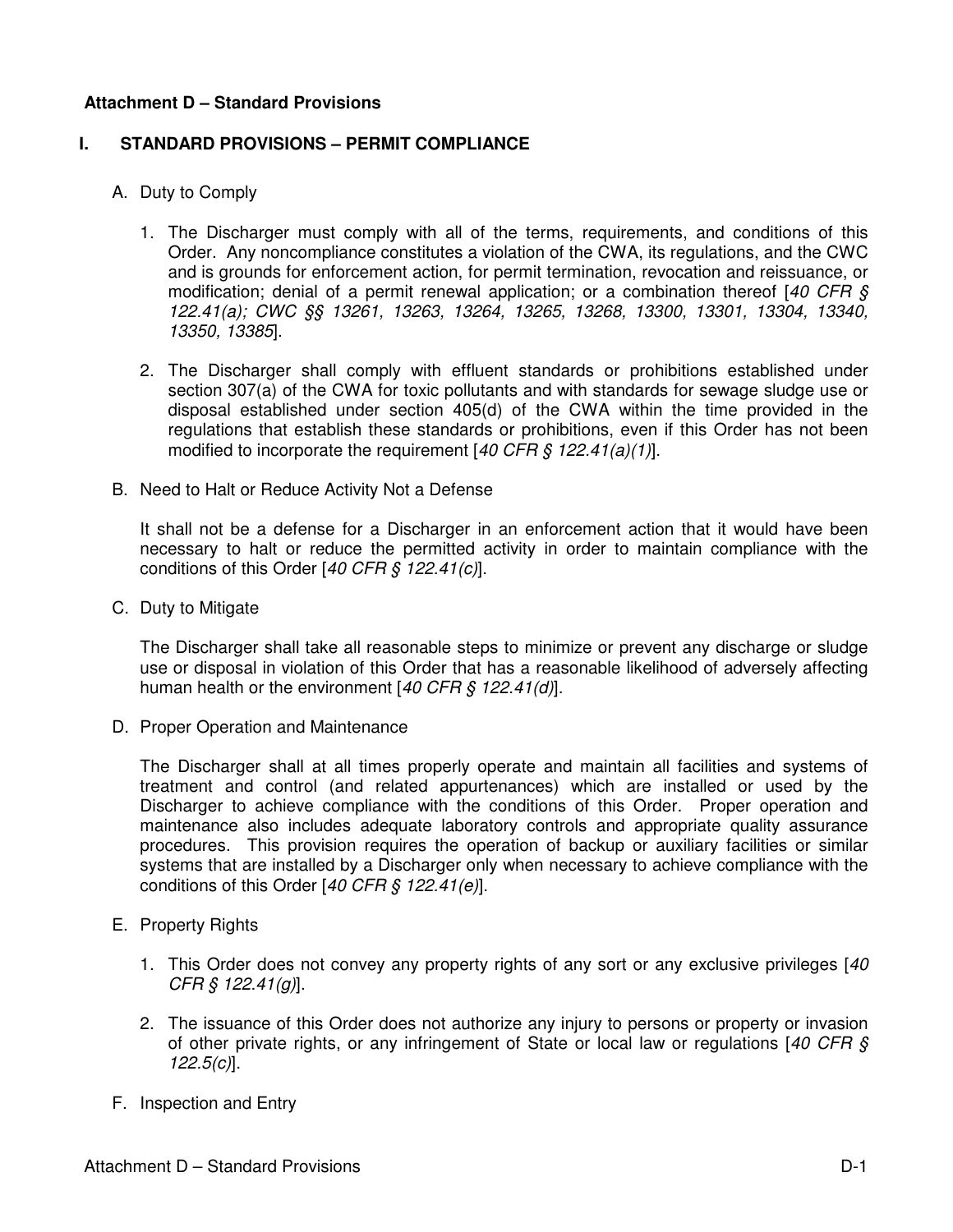The Discharger shall allow the Regional Water Quality Control Board (Regional Water Board), State Water Resources Control Board (State Water Board), USEPA, and/or their authorized representatives (including an authorized contractor acting as their representative), upon the presentation of credentials and other documents, as may be required by law, to [33 U.S.C. § 1318(a)(4)(B); 40 CFR § 122.41(i); CWC §§ 13267 and 13383]:

- 1. Enter upon the Discharger's premises where a regulated facility or activity is located or conducted, or where records are kept under the conditions of this Order [33 U.S.C. § 1318(a)(4)(B)(i); 40 CFR § 122.41(i)(1); CWC §§ 13267 and 13383];
- 2. Have access to and copy, at reasonable times, any records that must be kept under the conditions of this Order [33 U.S.C. § 1318(a)(4)(B)(ii); 40 CFR § 122.41(i)(2); CWC §§ 13267 and 13383];
- 3. Inspect and photograph, at reasonable times, any facilities, equipment (including monitoring and control equipment), practices, or operations regulated or required under this Order [33 U.S.C. § 1318(a)(4)(B)(ii); 40 CFR § 122.41(i)(3); CWC §§ 13267 and 13383];
- 4. Sample or monitor, at reasonable times, for the purposes of assuring Order compliance or as otherwise authorized by the CWA or the CWC, any substances or parameters at any location [33 U.S.C. § 1318(a)(4)(B)(ii); 40 CFR § 122.41(i)(4); CWC §§ 13267 and 13383].
- G. Bypass
	- 1. Definitions
		- a. "Bypass" means the intentional diversion of waste streams from any portion of a treatment facility  $[40 \text{ CFR} \text{ } \text{\textit{S}} \text{ } 122.41 \text{ } (m)(1)(i)].$
		- b. "Severe property damage" means substantial physical damage to property, damage to the treatment facilities, which causes them to become inoperable, or substantial and permanent loss of natural resources that can reasonably be expected to occur in the absence of a bypass. Severe property damage does not mean economic loss caused by delays in production  $[40 \text{ CFR}$  \$  $122.41 \text{ (m)}(1) \text{ (ii)}]$ .
	- 2. Bypass not exceeding limitations The Discharger may allow any bypass to occur which does not cause exceedances of effluent limitations, but only if it is for essential maintenance to assure efficient operation. These bypasses are not subject to the provisions listed in Standard Provisions – Permit Compliance I.G.3, I.G.4, and I.G.5 below  $[40 \text{ CFR } \text{S}$ 122.41(m)(2)].
	- 3. Prohibition of bypass Bypass is prohibited, and the Regional Water Board may take enforcement action against a Discharger for bypass, unless  $[40 CFR \, \xi \, 122.41(m)(4)(i)]$ :
		- a. Bypass was unavoidable to prevent loss of life, personal injury, or severe property damage  $[40 \text{ CFR} \, \text{S} \, 122.41 \, \text{(m)} \, \text{(4)} \, \text{(A)}]$ ;
		- b. There were no feasible alternatives to the bypass, such as the use of auxiliary treatment facilities, retention of untreated wastes, or maintenance during normal periods of equipment downtime. This condition is not satisfied if adequate back-up equipment should have been installed in the exercise of reasonable engineering judgment to prevent a bypass that occurred during normal periods of equipment downtime or preventive maintenance  $[40 \text{ CFR} \text{ } \text{\textless} 122.41 \text{ } (m)(4)(B)]$ ; and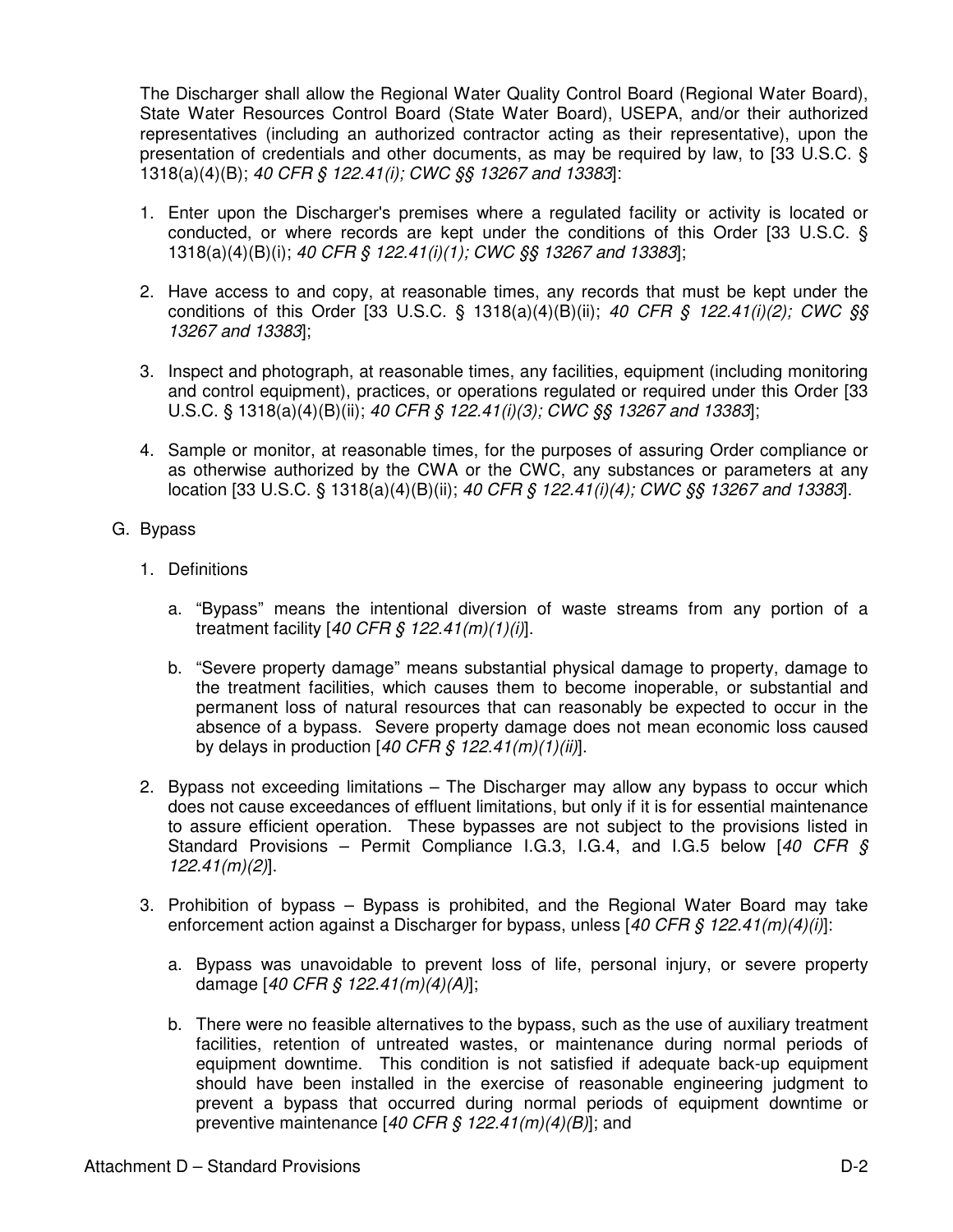- c. The Discharger submitted notice to the Regional Water Board as required under Standard Provisions – Permit Compliance I.G.5 below [40 CFR § 122.41(m)(4)(C)].
- 4. The Regional Water Board may approve an anticipated bypass, after considering its adverse effects, if the Regional Water Board determines that it will meet the three conditions listed in Standard Provisions – Permit Compliance I.G.3 above [40 CFR  $\S$  $122.41(m)(4)(ii)$ ].
- 5. Notice
	- a. Anticipated bypass. If the Discharger knows in advance of the need for a bypass, it shall submit a notice, if possible at least 10 days before the date of the bypass [40 CFR]  $$ 122.41(m)(3)(i)].$
	- b. Unanticipated bypass. The Discharger shall submit notice of an unanticipated bypass as required in Standard Provisions - Reporting V.E below [40 CFR § 122.41(m)(3)(ii)].
- H. Upset

"Upset" means an exceptional incident in which there is unintentional and temporary noncompliance with technology based permit effluent limitations because of factors beyond the reasonable control of the permittee. An upset does not include noncompliance to the extent caused by operational error, improperly designed treatment facilities, inadequate treatment facilities, lack of preventive maintenance, or careless or improper operation  $[40 \text{ CFR } \text{S}$  $122.41(n)(1)$ ].

- 1. Effect of an upset. An upset constitutes an affirmative defense to an action brought for noncompliance with such technology based permit effluent limitations if the requirements of Standard Provisions – Permit Compliance I.H.2 below are met. No determination made during administrative review of claims that noncompliance was caused by upset, and before an action for noncompliance, is final administrative action subject to judicial review [40 CFR  $$ 122.41(n)(2)].$
- 2. Conditions necessary for a demonstration of upset. A Discharger who wishes to establish the affirmative defense of upset shall demonstrate, through properly signed, contemporaneous operating logs or other relevant evidence that  $[40 \text{ CFR} \text{ } \text{ } $122.41(n)/3]$ :
	- a. An upset occurred and that the Discharger can identify the cause(s) of the upset [40]  $CFR \, \S \, 122.41(n)(3)(i)$
	- b. The permitted facility was, at the time, being properly operated  $[40 \text{ CFR } \S$  $122.41(n)(3)(ii)$ ;
	- c. The Discharger submitted notice of the upset as required in Standard Provisions Reporting V.E.2.b below [40 CFR § 122.41(n)(3)(iii)]; and
	- d. The Discharger complied with any remedial measures required under Standard Provisions – Permit Compliance I.C above [40 CFR § 122.41(n)(3)(iv)].
- 3. Burden of proof. In any enforcement proceeding, the Discharger seeking to establish the occurrence of an upset has the burden of proof  $[40 \text{ CFR } \frac{6}{5} \frac{122.41(n)}{4}]$ .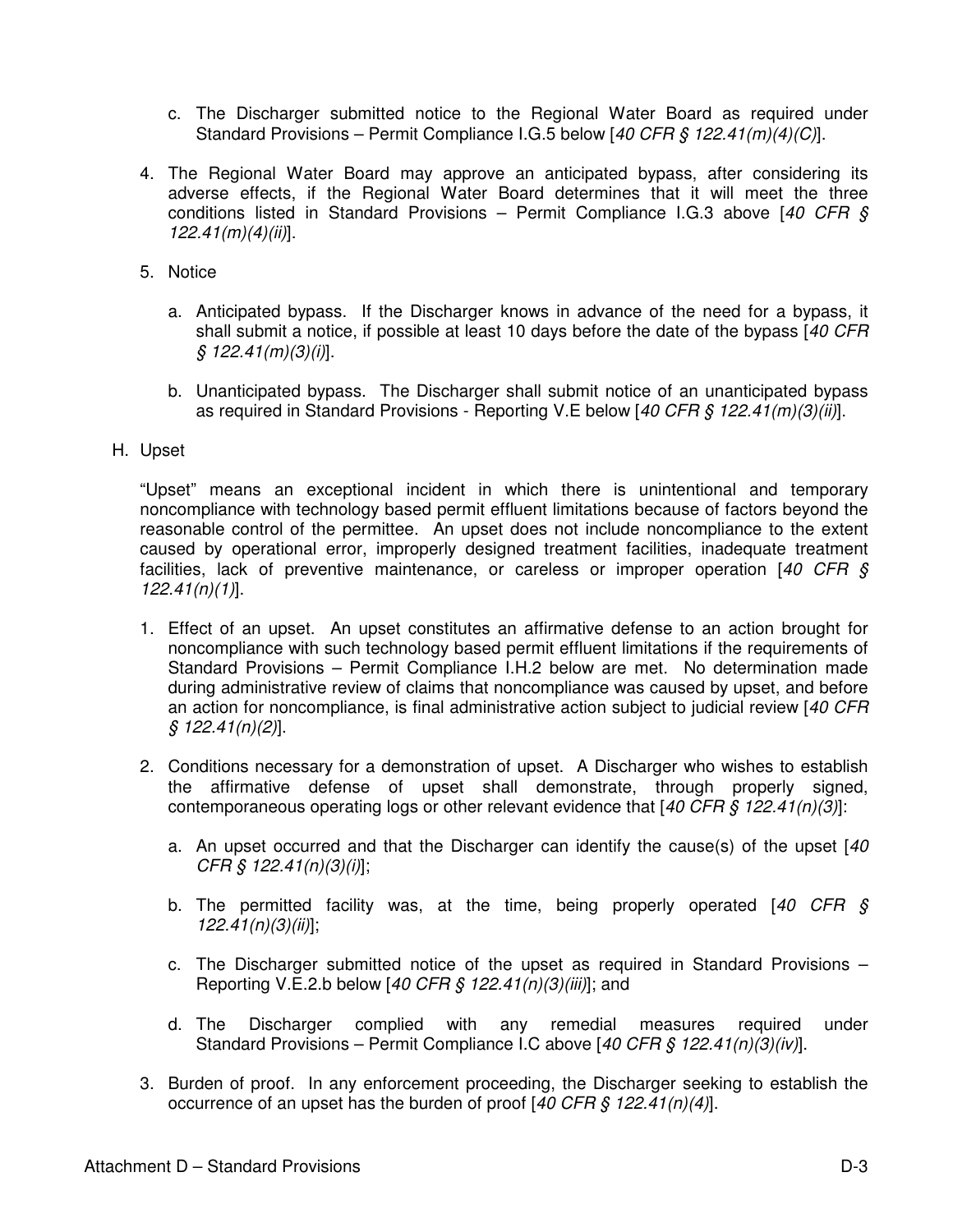# **II. STANDARD PROVISIONS – PERMIT ACTION**

# A. General

This Order may be modified, revoked and reissued, or terminated for cause. The filing of a request by the Discharger for modification, revocation and reissuance, or termination, or a notification of planned changes or anticipated noncompliance does not stay any Order condition [40 CFR § 122.41(f)].

B. Duty to Reapply

If the Discharger wishes to continue an activity regulated by this Order after the expiration date of this Order, the Discharger must apply for and obtain a new permit  $[40 CFR S 122.41(b)]$ .

C. Transfers

This Order is not transferable to any person except after notice to the Regional Water Board. The Regional Water Board may require modification or revocation and reissuance of the Order to change the name of the Discharger and incorporate such other requirements as may be necessary under the CWA and the CWC  $[40 \text{ CFR}$   $\S$ §  $122.41$ (I)(3) and 122.61].

### **III. STANDARD PROVISIONS – MONITORING**

- A. Samples and measurements taken for the purpose of monitoring shall be representative of the monitored activity  $[40 \text{ CFR} \text{S} 122.41(i)(1)].$
- B. Monitoring must be conducted according to test procedures approved under 40 CFR Part 136 for the analysis of pollutants unless another test procedure is required under 40 CFR subchapters N or O or is otherwise specified in this Order for such pollutants  $[40 \text{ CFR } \text{S} \text{S}$ 122.41(j)(4) and  $122.44(i)(1)(iv)$ .

### **IV. STANDARD PROVISIONS – RECORDS**

A. Except for records of monitoring information required by this Order related to the Discharger's sewage sludge use and disposal activities, which shall be retained for a period of at least five years (or longer as required by 40 CFR Part 503), the Discharger shall retain records of all monitoring information, including all calibration and maintenance records and all original strip chart recordings for continuous monitoring instrumentation, copies of all reports required by this Order, and records of all data used to complete the application for this Order, for a period of at least three (3) years from the date of the sample, measurement, report or application. This period may be extended by request of the Regional Water Board Executive Officer at any time [40 CFR § 122.41(j)(2)].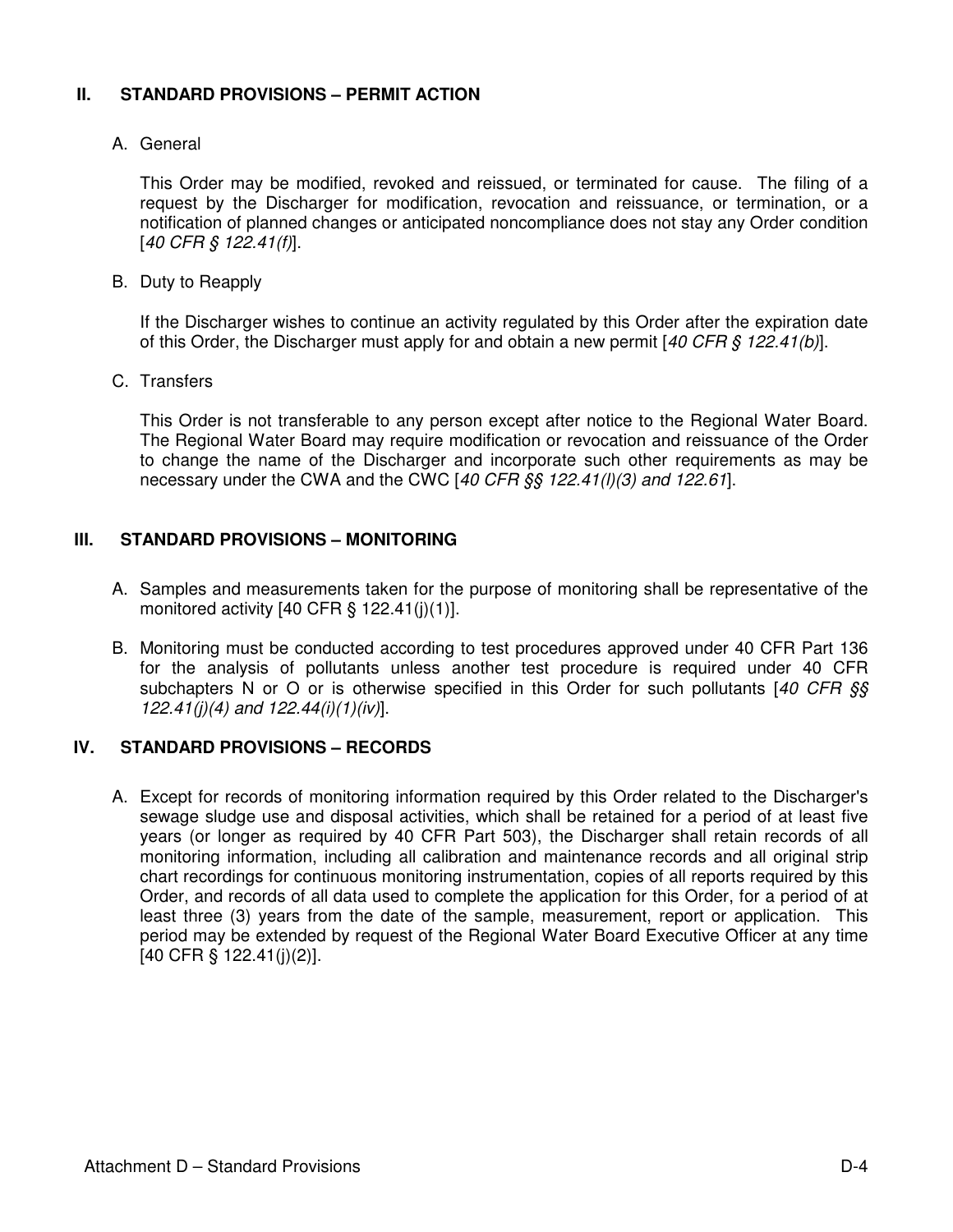- B. Records of monitoring information shall include:
	- 1. The date, exact place, and time of sampling or measurements  $[40 \text{ CFR} \text{ } \text{\$ } 122.41(j)(3)(i)]$ ;
	- 2. The individual(s) who performed the sampling or measurements  $[40 \text{ CFR } \S$  $122.41(j)(3)(ii)$ ;
	- 3. The date(s) analyses were performed  $[40 \text{ CFR} \text{ } \text{\textit{S}} \text{ } 122.41 \text{ } \text{ } (i)(3)(iii)];$
	- 4. The individual(s) who performed the analyses [40 CFR  $\frac{1}{2}$  122.41(j)(3)(iv)];
	- 5. The analytical techniques or methods used  $[40 \text{ CFR} \text{ } \text{ } $9 \text{ } 122.41(j)(3)(v)]$ ; and
	- 6. The results of such analyses  $[40 \text{ CFR} \text{ } \text{\$ } 122.41(j)(3)(vi)].$
- C. Claims of confidentiality for the following information will be denied  $[40 CFR \t{8} 122.7(b)]$ :
	- 1. The name and address of any permit applicant or Discharger [40 CFR  $\zeta$  122.7(b)(1)]; and
	- 2. Permit applications and attachments, permits and effluent data  $[40 CFR \S 122.7(b)(2)].$

### **V. STANDARD PROVISIONS – REPORTING**

A. Duty to Provide Information

The Discharger shall furnish to the Regional Water Board, State Water Board, or USEPA within a reasonable time, any information which the Regional Water Board, State Water Board, or USEPA may request to determine whether cause exists for modifying, revoking and reissuing, or terminating this Order or to determine compliance with this Order. Upon request, the Discharger shall also furnish to the Regional Water Board, State Water Board, or USEPA copies of records required to be kept by this Order [40 CFR § 122.41(h); CWC §§ 13267 and 13383].

- B. Signatory and Certification Requirements
	- 1. All applications, reports, or information submitted to the Regional Water Board, State Water Board, and/or USEPA shall be signed and certified in accordance with Standard Provisions – Reporting V.B.2, V.B.3, V.B.4, and V.B.5 below  $[40 \text{ CFR} \text{ § } 122.41/k]$ .
	- 2. All permit applications shall be signed as follows:
		- a. For a corporation: By a responsible corporate officer. For the purpose of this section, a responsible corporate officer means: (i) A president, secretary, treasurer, or vicepresident of the corporation in charge of a principal business function, or any other person who performs similar policy- or decision-making functions for the corporation, or (ii) the manager of one or more manufacturing, production, or operating facilities, provided, the manager is authorized to make management decisions which govern the operation of the regulated facility including having the explicit or implicit duty of making major capital investment recommendations, and initiating and directing other comprehensive measures to assure long term environmental compliance with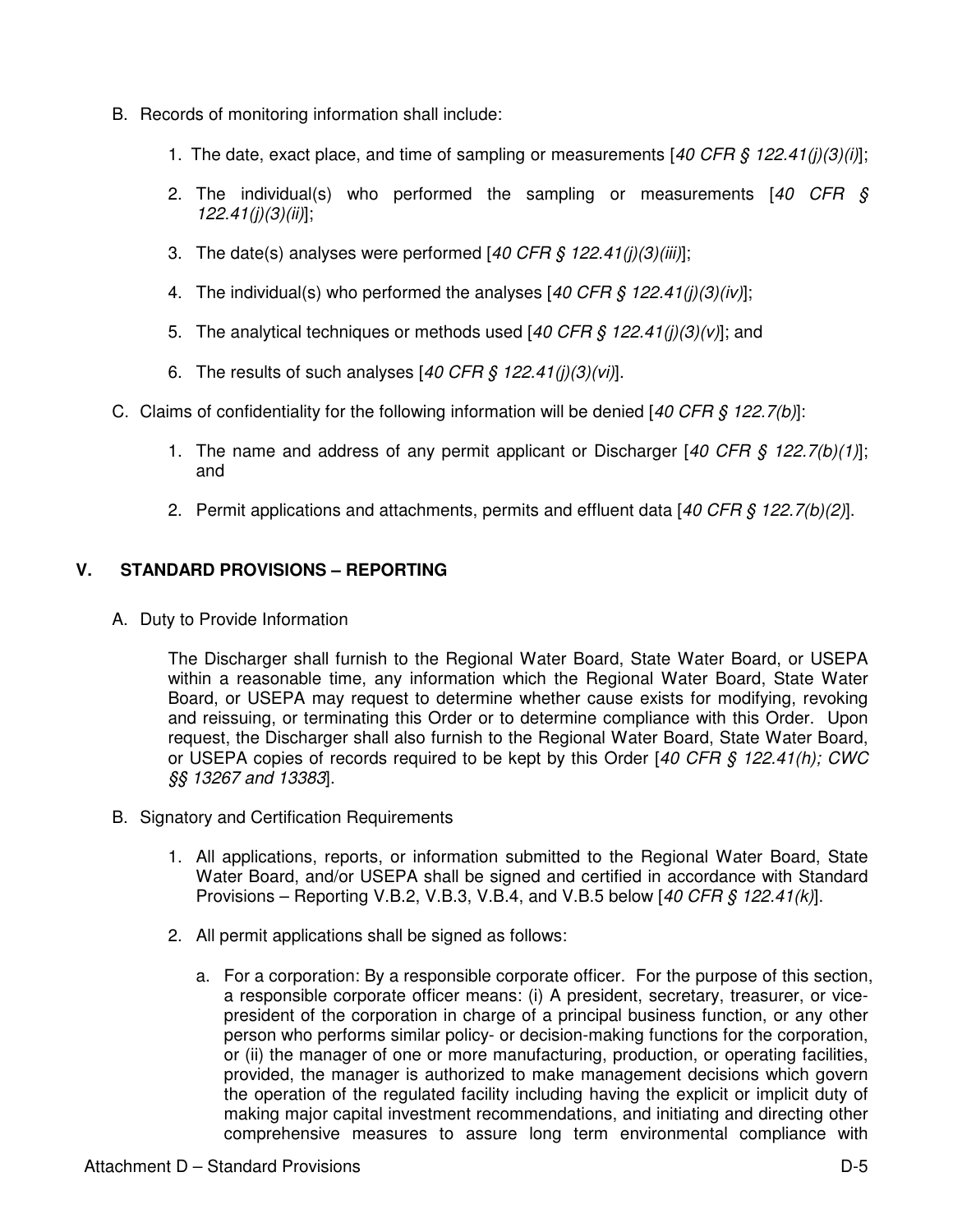environmental laws and regulations; the manager can ensure that the necessary systems are established or actions taken to gather complete and accurate information for permit application requirements; and where authority to sign documents has been assigned or delegated to the manager in accordance with corporate procedures  $[40 \text{ CFR } \frac{6}{5} \frac{122.22(a)}{1}$ ;

- b. For a partnership or sole proprietorship: By a general partner or the proprietor, respectively [40 CFR § 122.22(a)(2)]; or
- c. For a municipality, State, federal, or other public agency: By either a principal executive officer or ranking elected official. For purposes of this provision, a principal executive officer of a federal agency includes: (i) the chief executive officer of the agency, or (ii) a senior executive officer having responsibility for the overall operations of a principal geographic unit of the agency (e.g., Regional Administrators of USEPA) [40 CFR  $\frac{6}{5}$  122.22(a)(3)].
- 3. All reports required by this Order and other information requested by the Regional Water Board, State Water Board, or USEPA shall be signed by a person described in Standard Provisions – Reporting V.B.2 above, or by a duly authorized representative of that person. A person is a duly authorized representative only if:
	- a. The authorization is made in writing by a person described in Standard Provisions Reporting V.B.2 above [40 CFR § 122.22(b)(1)];
	- b. The authorization specifies either an individual or a position having responsibility for the overall operation of the regulated facility or activity such as the position of plant manager, operator of a well or a well field, superintendent, position of equivalent responsibility, or an individual or position having overall responsibility for environmental matters for the company (a duly authorized representative may thus be either a named individual or any individual occupying a named position) [40 CFR  $$ 122.22(b)(2)]$ ; and
	- c. The written authorization is submitted to the Regional Water Board, State Water Board, or USEPA [40 CFR § 122.22(b)(3)].
- 4. If an authorization under Standard Provisions Reporting V.B.3 above is no longer accurate because a different individual or position has responsibility for the overall operation of the facility, a new authorization satisfying the requirements of Standard Provisions – Reporting V.B.3 above must be submitted to the Regional Water Board, State Water Board or USEPA prior to or together with any reports, information, or applications, to be signed by an authorized representative [40 CFR § 122.22(c)].
- 5. Any person signing a document under Standard Provisions Reporting V.B.2 or V.B.3 above shall make the following certification:

"I certify under penalty of law that this document and all attachments were prepared under my direction or supervision in accordance with a system designed to assure that qualified personnel properly gather and evaluate the information submitted. Based on my inquiry of the person or persons who manage the system or those persons directly responsible for gathering the information, the information submitted is, to the best of my knowledge and belief, true, accurate, and complete. I am aware that there are significant penalties for submitting false information, including the possibility of fine and imprisonment for knowing violations" [40 CFR § 122.22(d)].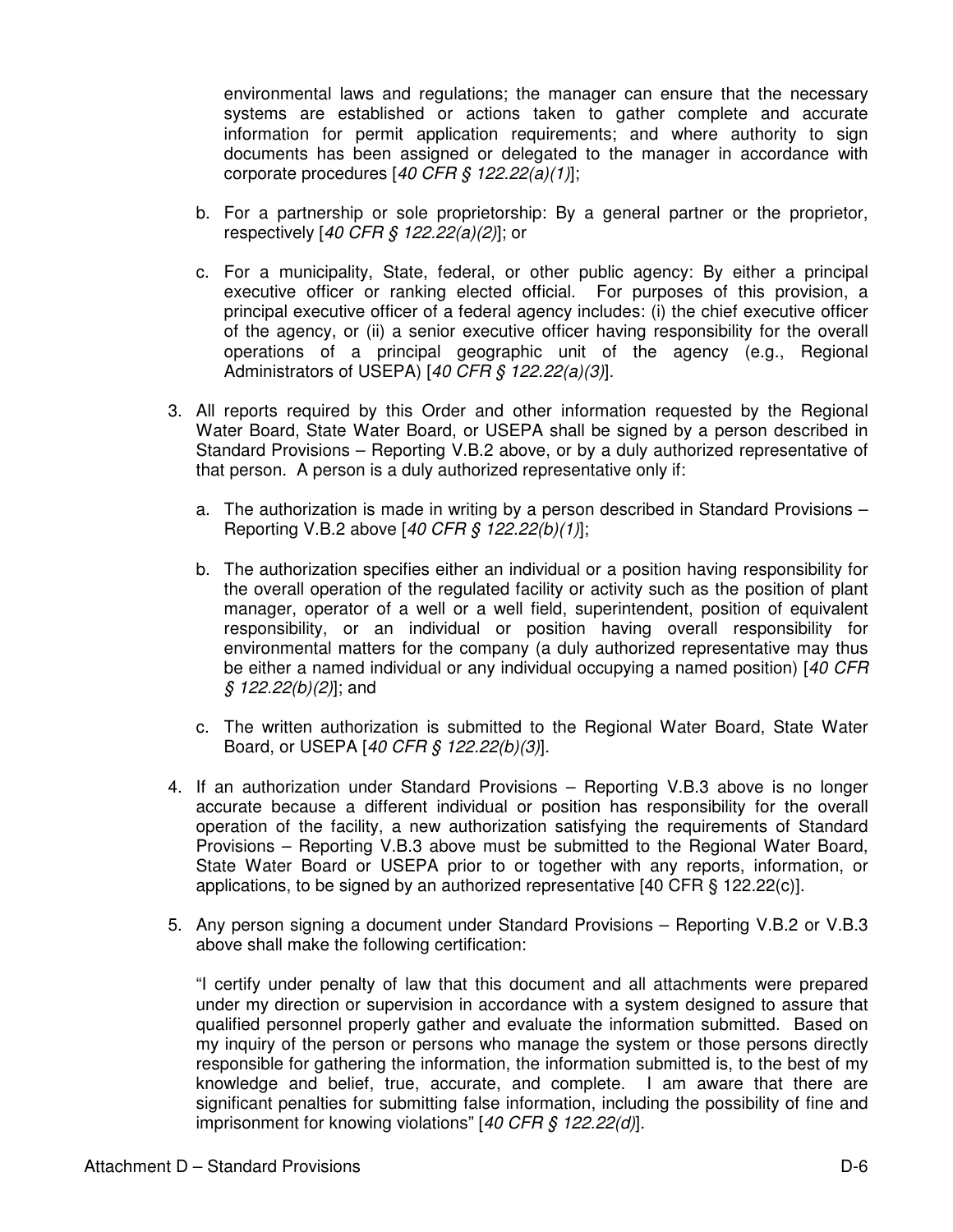- C. Monitoring Reports
	- 1. Monitoring results shall be reported at the intervals specified in the Monitoring and Reporting Program in this Order [40 CFR  $\frac{6}{5}$  122.41(l)(4)].
	- 2. Monitoring results must be reported on a Discharge Monitoring Report (DMR) or forms provided or specified by the Regional Water Board or State Water Board for reporting results of monitoring of sludge use or disposal practices [40 CFR  $\frac{22.41}{10(4)}$
	- 3. If the Discharger monitors any pollutant more frequently than required by this Order using test procedures approved under 40 CFR Part 136, or another method required for an industry-specific waste stream under 40 CFR subchapters N or O, the results of such monitoring shall be included in the calculation and reporting of the data submitted in the DMR or sludge reporting form specified by the Regional Water Board  $[40 \text{ CFR } \text{S}$  $122.41(l)(4)(ii)$ ].
	- 4. Calculations for all limitations, which require averaging of measurements, shall utilize an arithmetic mean unless otherwise specified in this Order [40 CFR § 122.41(l)(4)(iii)].
- D. Compliance Schedules

Reports of compliance or noncompliance with, or any progress reports on, interim and final requirements contained in any compliance schedule of this Order, shall be submitted no later than 14 days following each schedule date  $[40 \text{ CFR} \text{ } \text{\textit{S}} \text{ } 122.41 \text{ } \text{ } 10 \text{ } 15 \text{]}$ .

- E. Twenty-Four Hour Reporting
	- 1. The Discharger shall report any noncompliance that may endanger health or the environment. Any information shall be provided orally within 24 hours from the time the Discharger becomes aware of the circumstances. A written submission shall also be provided within five (5) days of the time the Discharger becomes aware of the circumstances. The written submission shall contain a description of the noncompliance and its cause; the period of noncompliance, including exact dates and times, and if the noncompliance has not been corrected, the anticipated time it is expected to continue; and steps taken or planned to reduce, eliminate, and prevent reoccurrence of the noncompliance [40 CFR § 122.41(l)(6)(i)].
	- 2. The following shall be included as information that must be reported within 24 hours under this paragraph  $[40 \text{ CFR} \, \text{\textit{S}} \, 122.41 \, \text{(I)} \, \text{(6)} \, \text{(ii)}]$ :
		- a. Any unanticipated bypass that exceeds any effluent limitation in this Order  $[40 \text{ CFR } \text{S}$ 122.41(l)(6)(ii)(A)].
		- b. Any upset that exceeds any effluent limitation in this Order  $[40 CFR \frac{S}{S} 122.41(I)(6)(ii)(B)].$
		- c. Violation of a maximum daily discharge limitation for any of the pollutants listed in this Order to be reported within 24 hours  $[40 \text{ CFR}$  §  $122.41(l)(6)(ii)(C)].$
	- 3. The Regional Water Board may waive the above-required written report under this provision on a case-by-case basis if an oral report has been received within 24 hours  $[40 \text{ CFR } \text{S}]$ 122.41(l)(6)(iii)].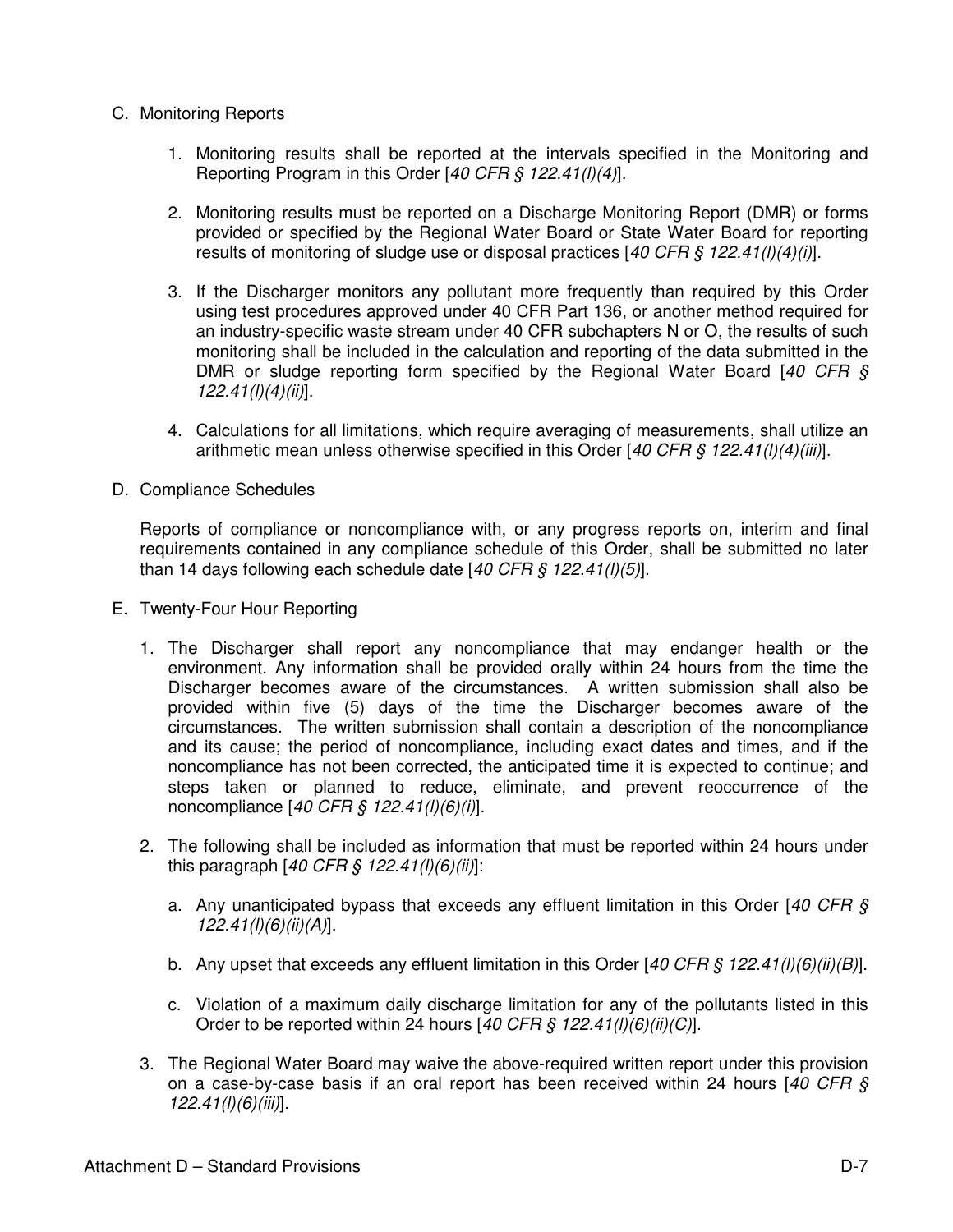### F. Planned Changes

The Discharger shall give notice to the Regional Water Board as soon as possible of any planned physical alterations or additions to the permitted facility. Notice is required under this provision only when  $[40 \text{ CFR}$  \$  $122.41 \frac{I}{I}$ :

- 1. The alteration or addition to a permitted facility may meet one of the criteria for determining whether a facility is a new source in 40 CFR § 122.29(b) [40 CFR § 122.41(l)(1)(i)]; or
- 2. The alteration or addition could significantly change the nature or increase the quantity of pollutants discharged. This notification applies to pollutants which are subject neither to effluent limitations in this Order, nor to notification requirements under 40 CFR § 122.42(a)(1) (see Additional Provisions—Notification Levels VII.A.1) [40 CFR §  $122.41(l)(1)(ii)$ ].
- 3. The alteration or addition results in a significant change in the Discharger's sludge use or disposal practices, and such alteration, addition, or change may justify the application of permit conditions that are different from or absent in the existing permit, including notification of additional use or disposal sites not reported during the permit application process or not reported pursuant to an approved land application plan  $[40 \text{ CFR } \text{S}$  $122.41(l)(1)(iii)$ ].
- G. Anticipated Noncompliance

The Discharger shall give advance notice to the Regional Water Board or State Water Board of any planned changes in the permitted facility or activity that may result in noncompliance with the requirements of this Order  $[40 \text{ CFR}$  \$  $122.41 \frac{I}{I}(2)]$ .

H. Other Noncompliance

The Discharger shall report all instances of noncompliance not reported under Standard Provisions – Reporting V.E.3, V.E.4, and V.E.5 above at the time monitoring reports are submitted. The reports shall contain the information listed in Standard Provision – Reporting V.E above [40 CFR § 122.41(l)(7)].

I. Other Information

When the Discharger becomes aware that it failed to submit any relevant facts in a permit application, or submitted incorrect information in a permit application or in any report to the Regional Water Board, State Water Board, or USEPA, the Discharger shall promptly submit such facts or information  $[40 \text{ CFR}$  §  $122.41 \text{ (I)}(8)]$ .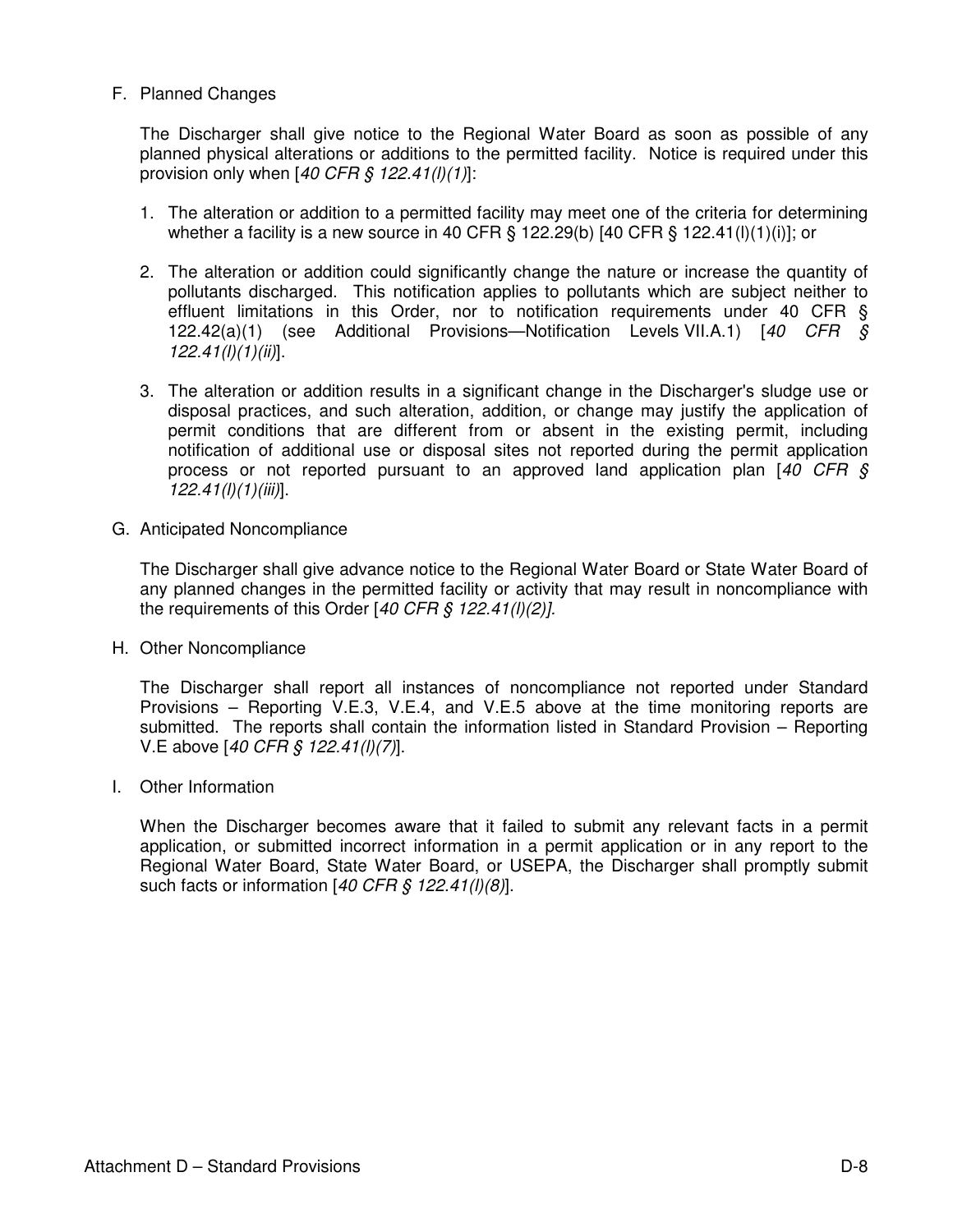# **VI. STANDARD PROVISIONS – ENFORCEMENT**

- A. The Regional Water Board and State Water Board is authorized to enforce the terms of this Order under several provisions of the CWC, including, but not limited to, sections 13268, 13385, 13386, and 13387.
- B. The CWA provides that any person who violates section 301, 302, 306, 307, 308, 318 or 405 of the CWA, or any permit condition or limitation implementing any such sections in a permit issued under section 402, or any requirement imposed in a pretreatment program approved under sections 402(a)(3) or 402(b)(8) of the CWA, is subject to a civil penalty not to exceed \$25,000 per day for each violation. The CWA provides that any person who negligently violates sections 301, 302, 306, 307, 308, 318, or 405 of the CWA, or any condition or limitation implementing any of such sections in a permit issued under section 402 of the CWA, or any requirement imposed in a pretreatment program approved under section  $402(a)(3)$  or  $402(b)(8)$ of the CWA, is subject to criminal penalties of \$2,500 to \$25,000 per day of violation, or imprisonment of not more than one (1) year, or both. In the case of a second or subsequent conviction for a negligent violation, a person shall be subject to criminal penalties of not more than \$50,000 per day of violation, or by imprisonment of not more than two (2) years, or both. Any person who knowingly violates such sections, or such conditions or limitations is subject to criminal penalties of \$5,000 to \$50,000 per day of violation, or imprisonment for not more than three (3) years, or both. In the case of a second or subsequent conviction for a knowing violation, a person shall be subject to criminal penalties of not more than \$100,000 per day of violation, or imprisonment of not more than six (6) years, or both. Any person who knowingly violates section 301, 302, 303, 306, 307, 308, 318 or 405 of the CWA, or any permit condition or limitation implementing any of such sections in a permit issued under section 402 of the CWA, and who knows at that time that he thereby places another person in imminent danger of death or serious bodily injury, shall, upon conviction, be subject to a fine of not more than \$250,000 or imprisonment of not more than 15 years, or both. In the case of a second or subsequent conviction for a knowing endangerment violation, a person shall be subject to a fine of not more than \$500,000 or by imprisonment of not more than 30 years, or both. An organization, as defined in section 309(c)(3)(B)(iii) of the CWA, shall, upon conviction of violating the imminent danger provision, be subject to a fine of not more than \$1,000,000 and can be fined up to \$2,000,000 for second or subsequent convictions  $[40 \text{ CFR } \text{S } 122.41(a)/2]$ ; CWC §§ 13385 and 13387].
- C. Any person may be assessed an administrative penalty by the Regional Water Board for violating section 301, 302, 306, 307, 308, 318 or 405 of the CWA, or any permit condition or limitation implementing any of such sections in a permit issued under section 402 of the CWA. Administrative penalties for Class I violations are not to exceed \$10,000 per violation, with the maximum amount of any Class I penalty assessed not to exceed \$25,000. Penalties for Class II violations are not to exceed \$10,000 per day for each day during which the violation continues, with the maximum amount of any Class II penalty not to exceed \$125,000 [40 CFR  $\S$ 122.41(a)(3)].

# **VII. ADDITIONAL PROVISIONS – NOTIFICATION LEVELS**

**A.** Non-Municipal Facilities